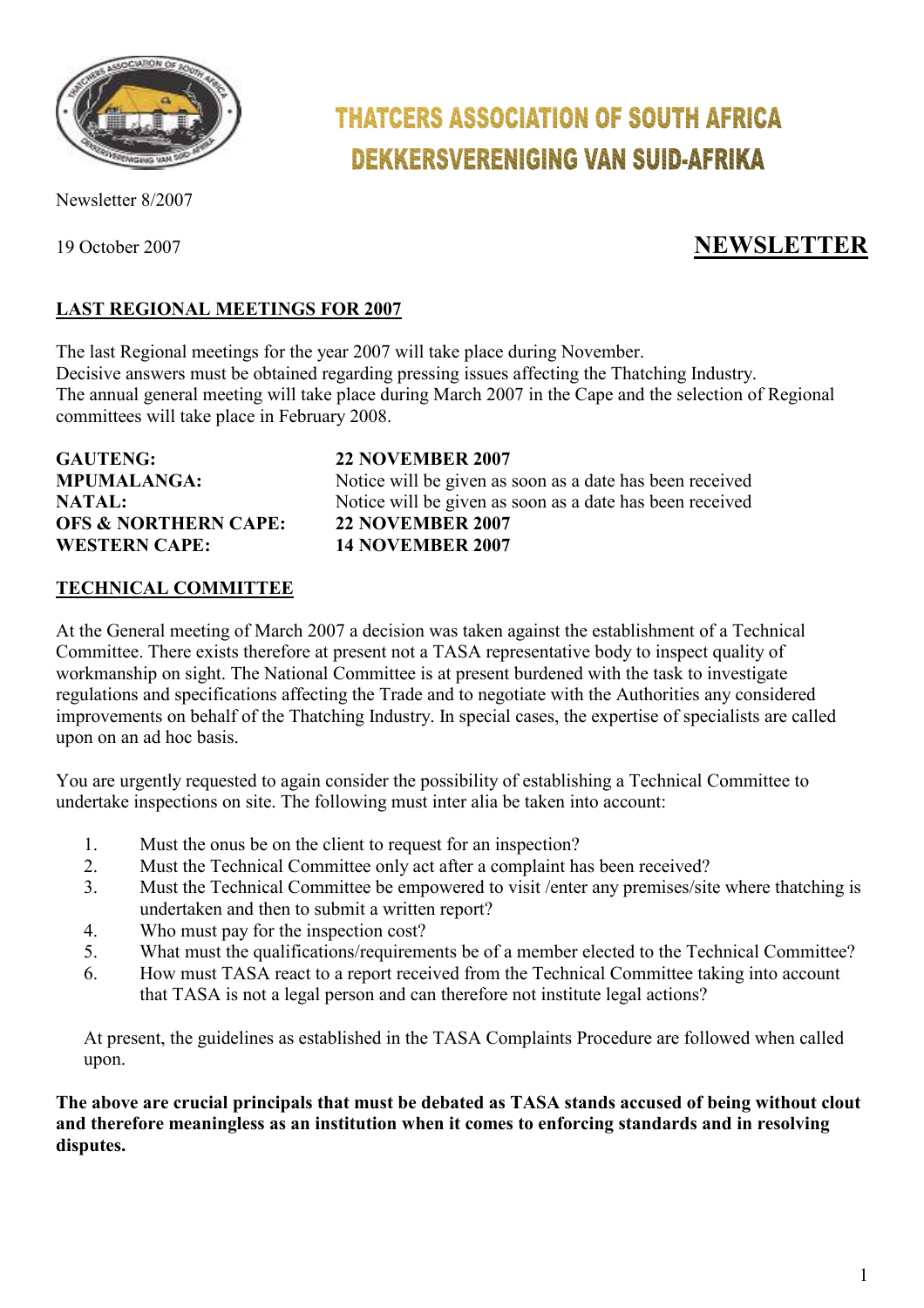**It will then require for TASA to be** *converted into a Statutory Body* **to exercise its legal rights. There is merit in the above argument and members are requested to give serious thought to the possibility of following this route.** 

#### **THATCH ROOF CONSTRUCTION SPECIFICATION**

The SANS 10407:2006 will be in force until the new Building Regulations (SANS 10400) is promulgated. TASA has as yet not received any feedback from the SABS and will keep members informed of developments.

#### **MARKETING OF TASA**

Preventative measures to eliminate bad workmanship in the Industry must be undertaken of which marketing of TASA as an Association and the principals adopted is one means of doing. Another is for members to get actively involved to bring the specification requirements to the attention of the public and contractors. TASA is also dependant on membership fees and the number of members determines the scope of activities that can be undertaken. *At present very few members join the Association*. Membership fees are payable on the date of joining in the following year and pro rata payments are not required anymore between financial years. As a result the payment of fees cannot be argued as a stumbling block.

Your comment on the above will be appreciated.

#### **INFO REGARDING THE THATCHING INDUSTRY**

All information or comment that members want to share with or communicate to others in the Association, must first be submitted for scrutiny to TASA's Executive.

#### **SYNOPSIS**

#### **OCCUPATIONAL HEALTH AND SAFETY ACT**

*(With due regards to OFS and Northern Cape Region)* 

#### **General obligations of the Employer towards the employee**

- Identify safety risks and dangerous conditions in the working areas.
- Provide work procedures, machinery and equipment with safety aspects in mind.
- Provide safety equipment.
- Provide information, instructions, supervision and training.
- Ensure that the workers comply with the stipulations in the Act.
- Ensure that only trained employees use machinery.
- Ensure that all work is undertaken under the supervision of a trained person.

#### **General obligation of the Employee**

- Do not undertake or do anything that can hurt people.
- Co-operate with your employer and obey instructions.
- Execute lawful instructions.
- Obey Health and Safety rules and procedures.
- Report any unhealthy and unsafe situations.
- Report incidents before end of duty.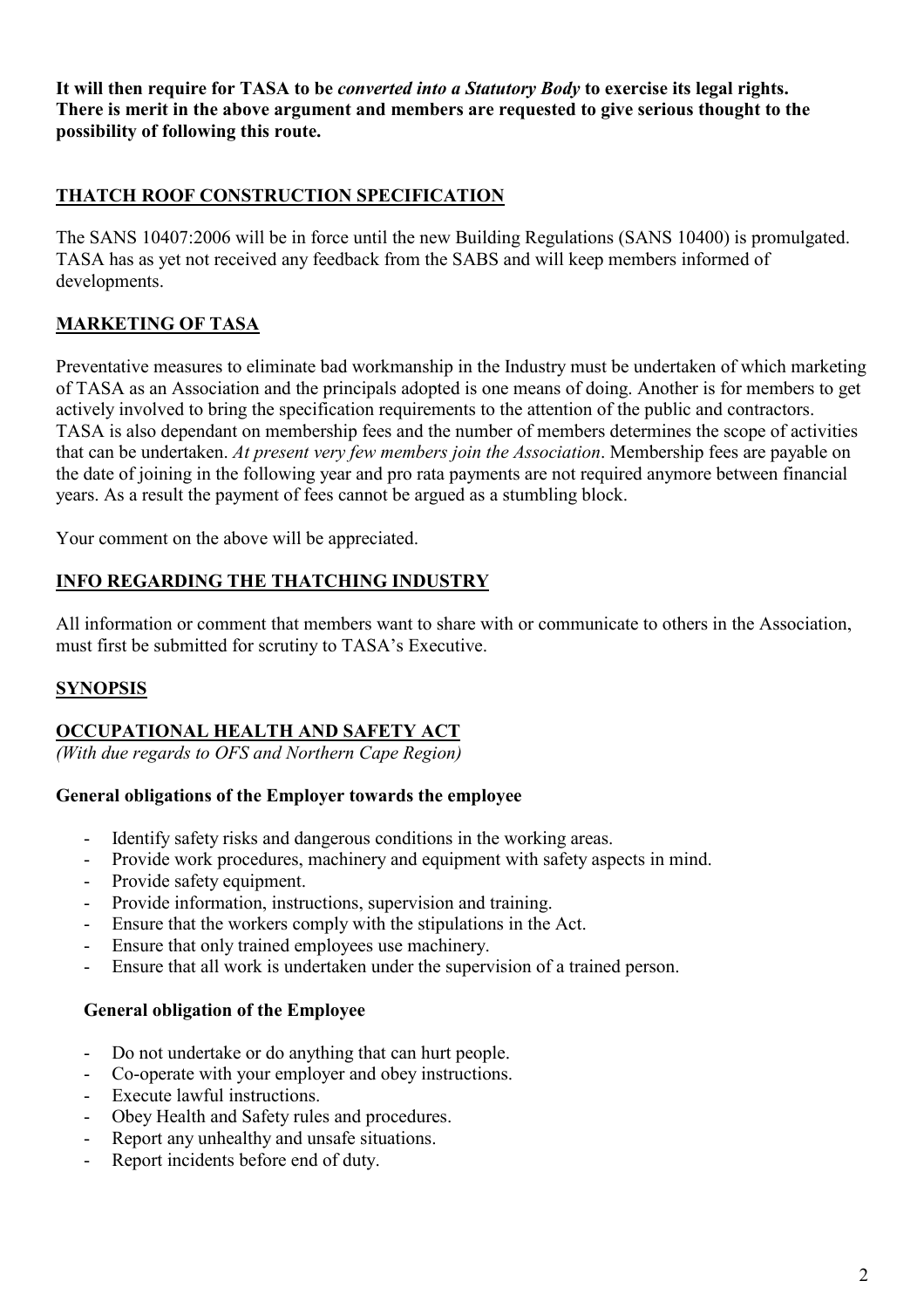#### **Obligations on Safety Representative**

(Occupational health and Safety Act-Article 17 (4)

- Must be a fulltime employee.
- Must be conversant and well informed about circumstances at the work place and how matters are managed.

#### **Appointment of Health and Safety Officer**

Minimum ratio of Safety and health officers to workers

- One Health and Safety officer per 21 workers or more

#### **THEN**

- Industry: 1 Representative for every 50 workers
- Shops and Offices: 1 Rep for every 100 workers.

#### **Duties and Responsibilities of Representatives**

- Investigate complaints from workers.
- Report these problems
- Attend Health and Safety Committee meetings.
- Discuss problems at monthly meetings.
- Give feedback to employees.
- Be present at all health and safety investigations, audits, inspections and formal investigations.
- Participate in internal Health and Safety audits.

#### **Appointment of first aid helpers/officers**

- for 1-9 workers one first aid box must be provided
- for more than 10 workers one trained first aid helper and one first aid box must be provided.
- For every 50 workers one trained first aid helper and one first aid box must be provide
- NB No pills must be included in the first aid box

#### **THEN**

One First Aid Helper for every 50 workers

#### **Causes of Accidents**

- Dangerous conduct 88%
- Dangerous conditions 10%
- Freak accidents 2%

#### **Steps to be taken**

- Identify requirements
- Consult the Act
- Plan ( what, who, when)
- Implement (rules and training)
- Monitor (Inspect, and Meet)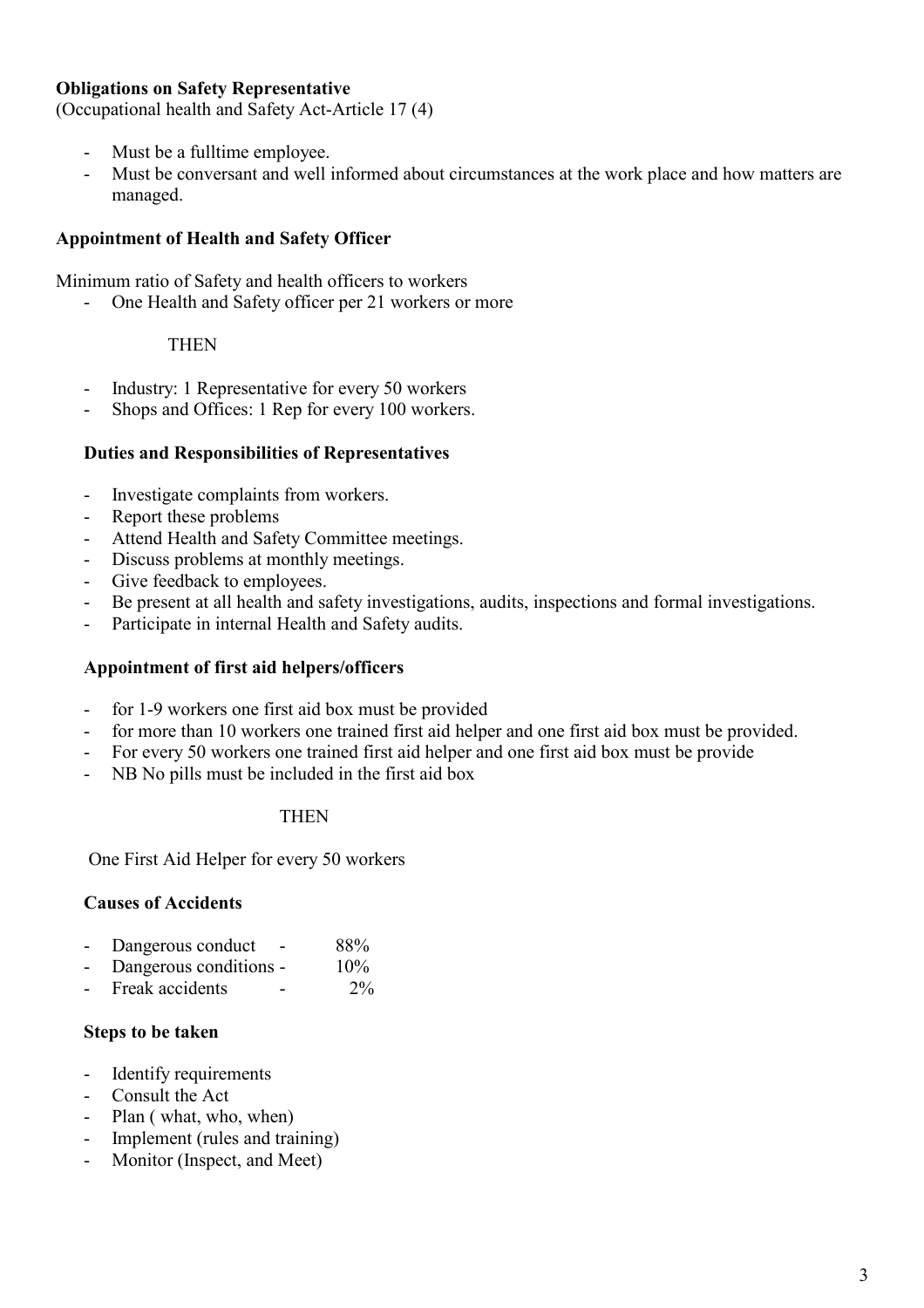- Evaluate
- Make adjustments
- Do everything in writing.

#### **Fall Protection Plan-Construction Regulation 8**

The contractor must ensure that: The responsible person drawing up the plan has an appointment letter. The plan must be implemented, updated and maintained. Steps be taken to ensure compliance with the plan and duly execution thereof.

#### **The Fall Compliance Plan must include the following**:

- Risk evaluation of all work done in elevated positions and must address all procedures and methods to reduce risks.
- The process to evaluate the physical and psychological disposition of the worker to work in elevated positions and records must be kept.
- Programmes for the training of workers expected to work in elevated positions as well as records thereof.
- The procedures applied in the inspection testing and maintenance of all fall preventive equipment.

The Contractor must ensure that the appointed construction supervisor is in possession of the latest updated plan.

#### **The Contractor must also ensure that:**

- All unprotected openings in floors, corners and steps are properly protected to prevent workers falling through them such openings.
- No person is allowed to undertake work in an elevated position unless the work can be executed in a safe manner and/or is provided with a ladder or scaffolding.
- Warnings must be put up at all openings risking the possibility of a worker falling through it.

#### **The Contractor must ensure that the Fall Protection Equipment:**

- Is suitable and strong enough for the intended use, also indicating the weight it can safely support.
- Securely attached to a structure or equipment strong enough to support the intended weight to be carried.
- Fall catching equipment may only be used where it is not reasonably possible to use fall protection equipment.
- Ample steps must be taken to avoid as far as possible unnecessary injuries to the person involved in a fall accident.
- Where roof construction work is undertaken, the contractor must ensure that over and above the applicable sub-regulations
	- The roof is properly planned
	- That the construction workers are properly trained for the job.
	- The workers are not allowed to work on the roof in adverse weather conditions or whether posing a health and security risk to them.

#### **Scaffolding: Construction Regulation 14**